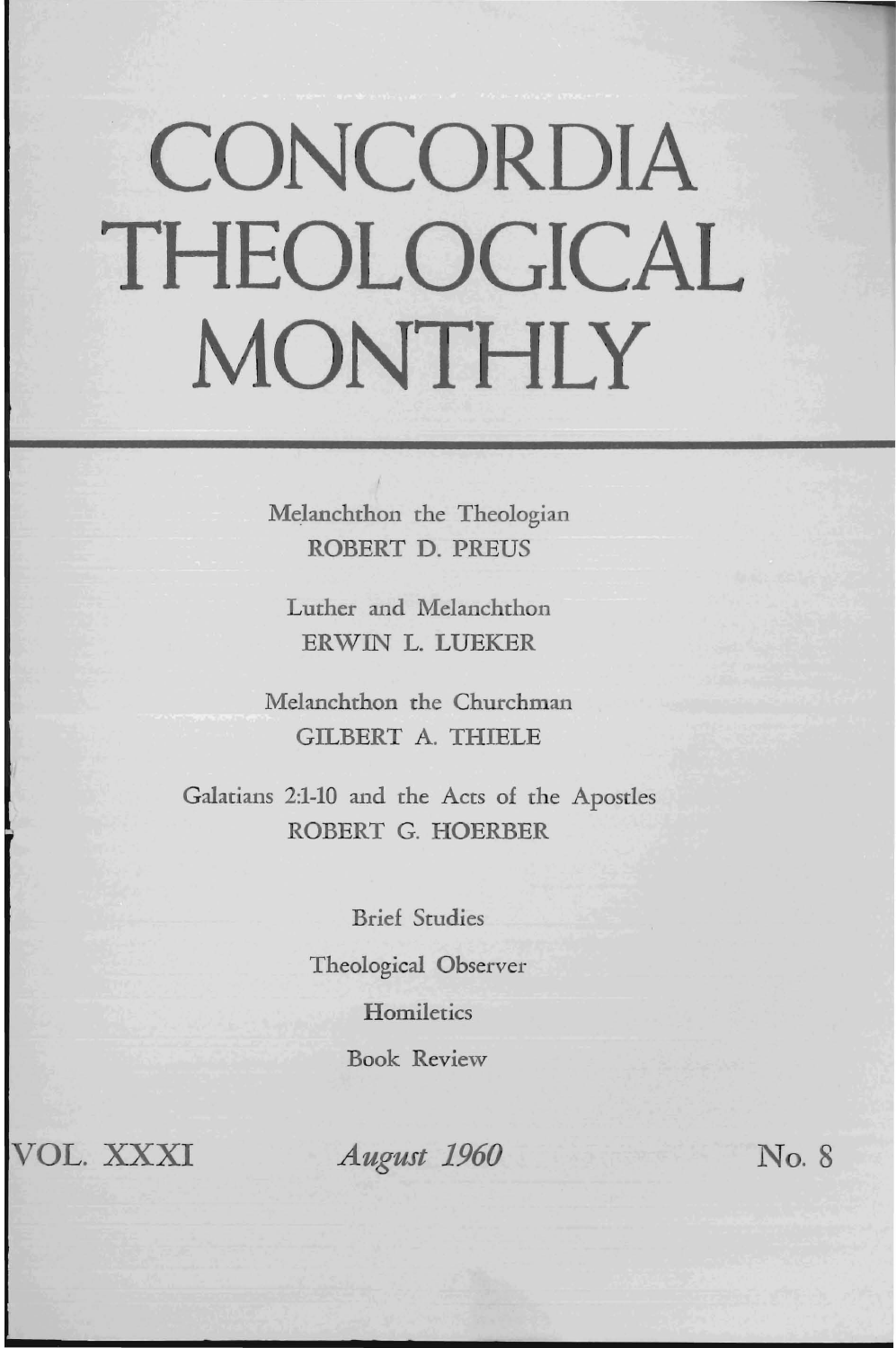# **THEOLOGICAL OBSERVER**

## GOLDEN JUBILEE OF THE PONTIFICAL BIBLICAL INSTITUTE

The *Catholic Biblical Quarterly* (April 1960), under this heading, reports that on Wednesday, Feb. 17, an impressive ceremony in the Vatican Aula delle Benedizioni commemorated the 50th anniversary of the founding of the Pontifical Biblical Institute at Rome. Pope John himself was present and warmly congratulated the institute upon its "brilliant record of service." The main address was delivered by Cardinal Augustine Bea, S. J., professor at the institute for 35 years and rector for 19, who highlighted the history and achievements of the school. More than 1,200 Scripture professors all over the world have received their degrees from the institute, of whom 193 in 36 nations are still teaching. In his congratulatory oration Pope John laid special emphasis on the charter of the institute, which decrees that *doctrina biblica* is to be promoted through the school. He also urged that the "teaching of the Bible" be integrated into the general mission of the church and her teaching apostolate. This apostolic utilization of the institute's studies should, however, not detract from the "scientific seriousness" with which its members pursue their tasks. But here the pope quoted also from the encyclical *Divino affiante Spiritu* of his predecessor and commented that the scholar must take care never to confuse what is proved with what is merely a working hypothesis. He closed with a "fatherly reminder" of the necessity of absolute fidelity to the sacred deposit of faith and the church's magisterium in the spirit of the institute's charter, which charges the members to promote sound Biblical doctrine *sensu Ecclesiae Catholicae.* 

JOHN THEODORE MUELLER

### FROM A MARBURG SERMON

*Theology Today* (April 1960), under this heading, presents a passage taken from a sermon based on Luke 5: 1-11 and preached by Rudolph Bultmann in 1941, the same year in which he published his controversial essay on "New Testament and Mythology." Since lack of space prevents the publication of the whole passage as given in the quarterly, we quote merely Bultmann's way of dealing with Luke's narrative of the "miraculous draft of fishes," which plainly illustrates the demythologizing professor's methodology In the pulpit. He said:

We are not debating whether this story is an actual occurrence or whether it is reverent poetry, a legend. But lest I be misunderstood, let me say that I do regard it as reverent poetry. But whether it is the report of a historical event or whether it is a poetic creation, in either case it still teaches us what it intends to teach. We must understand it as a symbol depicting the wondrous power which Jesus can achieve over human life. The story itself guides us to the necessity of so understanding it. For its central point is not that Peter made a miraculous haul but that Peter is called to be an apostle, a proclaimer of the Word. When Jesus says to Peter, "Henceforth you will be catching men," it is apparent that the wonder of his fishing is the symbol for something far greater. The true wonder (yes, true *miracle)* is Peter's effectiveness as an apostle, the effectiveness of the divine Word spoken by a human mouth. *This* wonder is just what the symbol of the wondrous catch of fish is intended to display. (Italics in original.)

By way of introducing his interpretation Bultmann said: "Christian faith is faith in wonder, faith in the wondrous dealing of God, readiness to experience God's wonders in our own lives." But if that is true why not accept the narrative as a historic event, for as such it evidently is recorded by the evangelist. Luther certainly treats this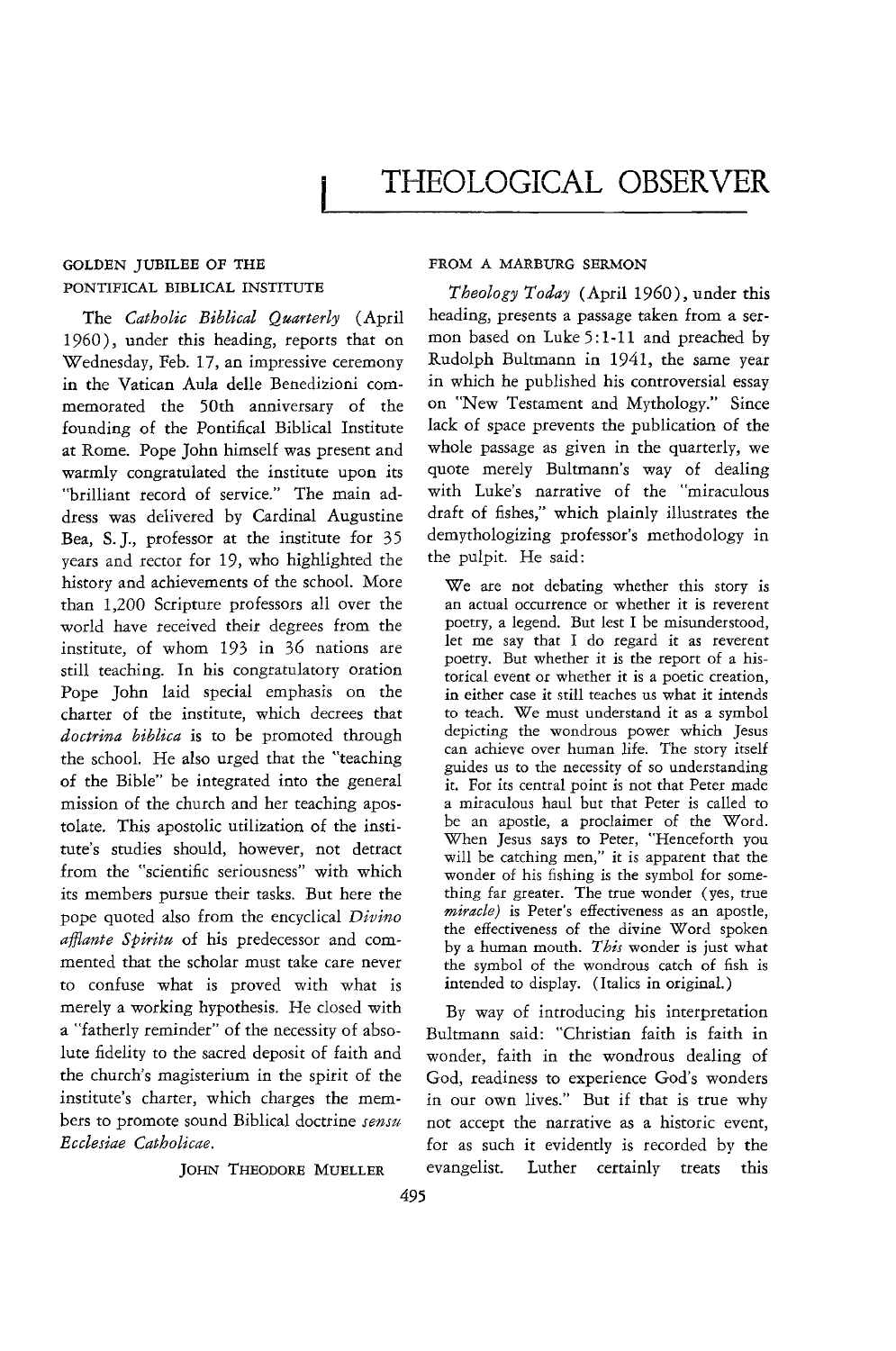pericope (5th Sunday after Trinity) in a far different and by far more comforting way than does Bultmann. (Cf. *Hauspostille,* Saint Louis, XIIIa,  $pp. 73 \text{ ff.}$ )

JOHN THEODORE MUELLER

### BRIEF ITEMS FROM LUTHERAN SOURCES

*Geneva.* - Evangelicals in both parts of Germany and Lutherans in other parts of the world commemorated, in April, the 400th anniversary of the death of Philip Melanchthon, 16th-century German humanist who was Martin Luther's chief collaborator.

Main celebrations were held in Germany at Wittenberg, the Soviet Zone locality where Melanchthon died and is buried, in Bretten, the West German town where he was born, and at Berlin, the city where East and West meet. Melanchthon, who died on April 19, 1560, was the chief author of the Augsburg Confession and the Apology of the Augsburg Confession, classic expositions of Lutheran doctrine.

German Evangelicals found it impossible to have a single large commemorative program at Wittenberg because not all the church and university leaders from the West who wanted to attend were granted East Getman visas.

Among those whose applications were refused were Dr. Wilhelm Halfmann of Kiel, presiding bishop of the Lutheran Church of Schleswig-Holstein, and Dr. Vilmos Vajta of Geneva, director of the Lutheran World Federation's department of theology.

The series of special events at Wittenberg began on April 19 with a memorial service beside Melanchthon's grave in the historic castle church. The service was conducted by Bishop Johannes Janicke of Magdeburg, head of the Province of Saxony Evangelical Church. The Halle School of Church Music sang some of Melanchthon's sayings and writings set to music for the first time.

Closing the 6-day Wittenberg program was a public rally at which an illustrated address on Melanchthon was given by Dr. Oskar Thulin, director of the local Luther Hall, which houses the world's best-known Reformation museum.

At Bretten, Dr. Moritz Mitzenheim of Eisenach, bishop of the Lutheran Church in Thuringia, brought greetings from the Soviet Zone church and the Evangelical Church in Germany.

He said Melanchthon's constant striving for agreement, reconciliation, and the avoidance of splits was something the world greatly needs today.

Representatives of many European universities attended the Bretten celebration, which was arranged jointly by the local town . authorities and the United Protestant Church of Baden.

In Berlin the program was prepared by the Evangelical Church of Berlin-Brandenburg and the Melanchthon Association. The Church's head, Bishop Otto Dibelius, declared that the Christian movement must have both divine strength as it was found in Luther and divine wisdom as it was found in his co-laborer.

New York. - Protestant minorities in Latin America are a good influence on Roman Catholicism there, according to a Lutheran world missions expert.

Dr. Arne Sovik, director of the Lutheran World Federation's Department of World Mission, pointed out in an interview here that the impact of Protestantism in Latin American countries "has been wholesome for the Roman Catholic Church, which is trying hard to overcome weaknesses which have resulted in strong anticlerical movements."

"In every country I visited the complexion of the Roman Catholic religion is changing, due in part to Catholic reaction to Protestant missions," he said. "The activity of Protestants in these countries has been beneficial to the Roman Catholic Church."

Dr. Sovik made his observations after an eight-week visit to Argentina, Chile, Bolivia,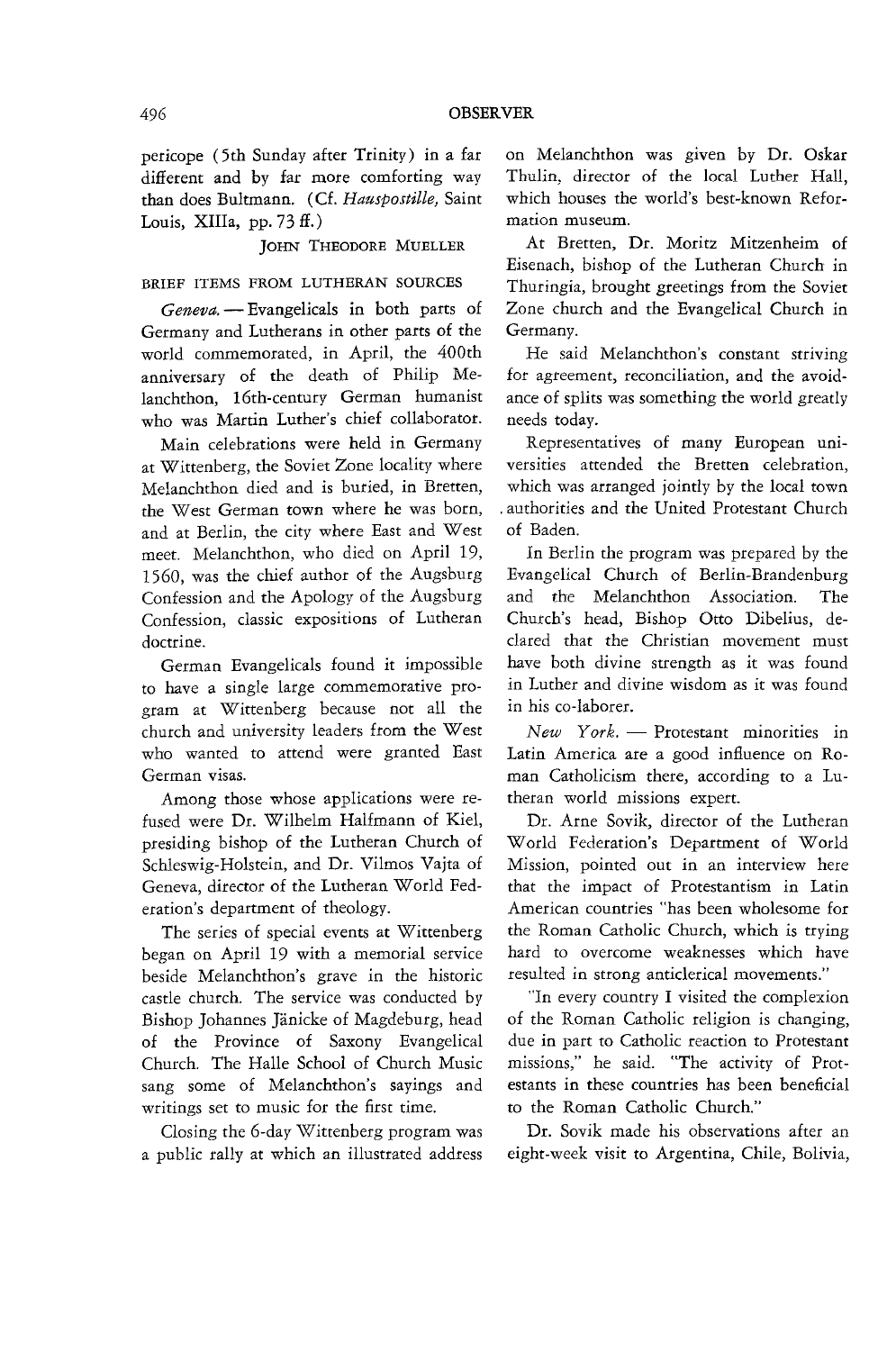Ecuador, Mexico, Uruguay, and Brazil, where he attended the LWF executive committee meeting held in March.

Commenting that the fastest-growing group of Protestants in Latin America are the Pentecostals, Dr. Sovik said that the section of population which is responding most wholeheartedly to this movement is the one which has been least adequately served by the Roman Church.

Lutheranism in Latin America, he said; must continue "to move purposefully toward an integration into the life and culture of the continent, with growing emphasis on the Spanish and Portuguese languages."

Paying tribute to the work of the LWF Committee on Latin America, Dr. Sovik said he was impressed with how quickly the church is moving in Latin America, under its leadership.

"A major function of the Lutheran Church in Latin America at this stage is to assist Northern European Lutheran immigrants in their very difficult adjustment to life in a Latin culture," the missions executive added. "To do this the church itself must be adaptable to the environment."

Struck by the many differences on the South American continent, Dr. Sovik contrasted the atmosphere in Colombia, where average Lutheran Church attendance is more than the church membership, with that in Uruguay, where religious indifference is so great that one of the country's leading newspapers does not capitalize the word *God* and where Holy Week is observed as National Tourist Week.

"In Colombia the problem is to respond to the religious needs of the people, whereas in Uruguay the problem is to convince the people that Christianity has something to say," he observed.

Dr. Sovik was in the United States en route home to Geneva, Switzerland. He attended the constituting convention of the American Lutheran Church, held in Minneapolis, Minn., when the American, Evangelical, and United Evangelical Lutheran churches merged to form a new church body.

An American born in China as the son of missionaries, Dr. Sovik was ordained by the ELC in 1943. He has held his present position as director of the LWF Department of World Mission since August 1957.

*Monrovia, Liberia.* - The centenary of the initiation of Lutheran missionary work in this west African republic was celebrated here with a program in which Liberian President William V. S. Tubman took part.

This missionary work, from which the Evangelical Church in Liberia was organized in 1948, is an overseas enterprise of the United Lutheran Church in America.

Heading the list of visiting church leaders on the centennial program April 24-30 were Dr. Earl S. Erb of New York, executive secretary of the ULCA Board of Foreign Missions, and the Rev. Stefano R. Moshi, president of the Lutheran Church of Northern Tanganyika.

Mr. Moshi is the African member of the Lutheran World Federation Commission on Wodd Mission. *His* 134,000-member church is the second largest Lutheran body on this continent. He delivered the principal address of the celebration in this city's big central pavilion.

The anniversary week opened on April 24 with special observances in the 37 congregations of the 5,000-member Liberian Church. For the rest of the week, representatives from all the parishes gathered for festivities here and at Muhlenberg.

Muhlenberg is the name that was given to the first mission center, 25 miles up the St. Paul river from here, when it was established on April 27, 1860, by the pioneer missionaries, the Rev. Morris Officer and Henry Heigard.

Geneva. - With the assistance of mediators appointed by the Lutheran World Federation, a factional split of several years' exist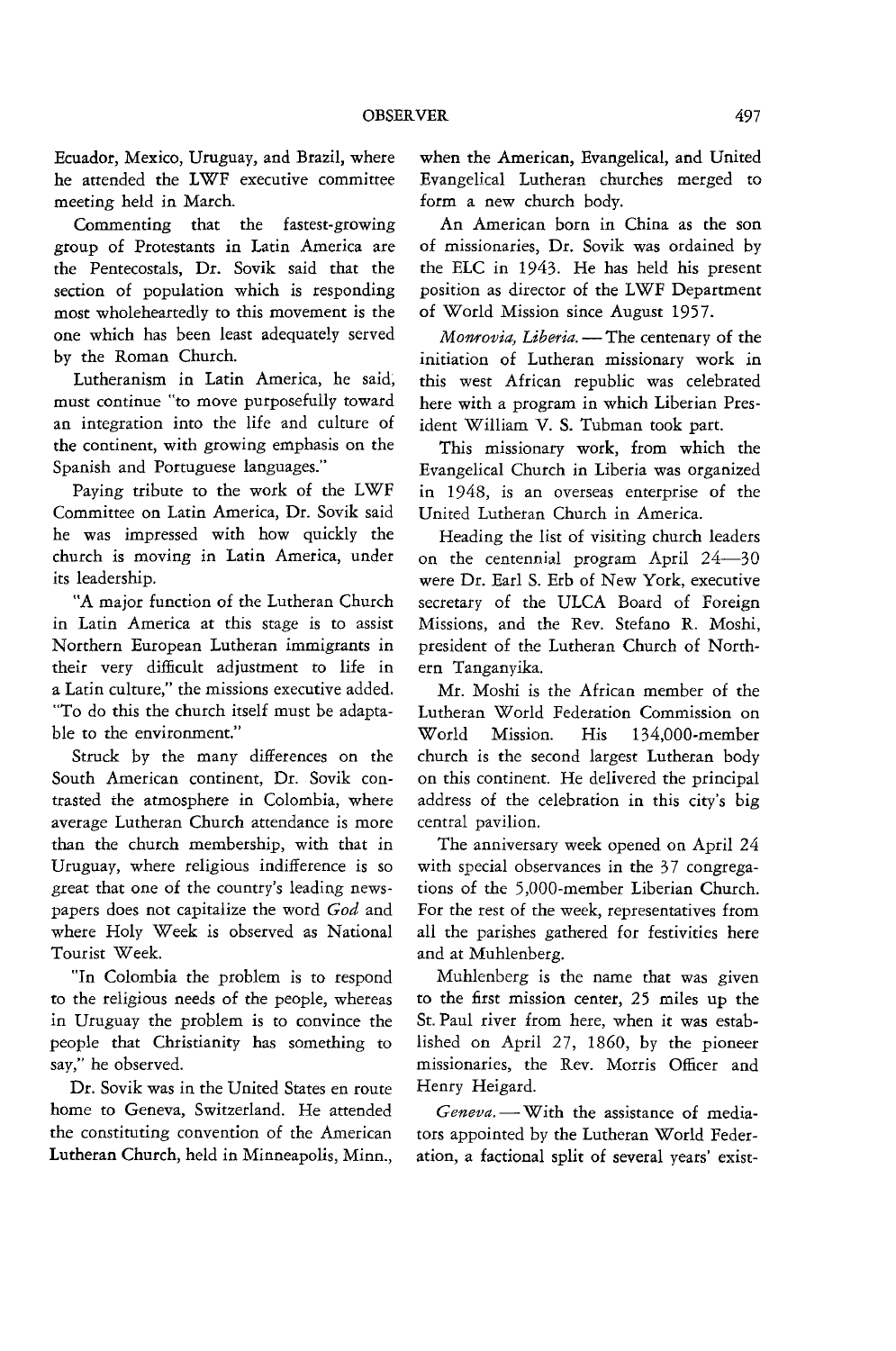ence in India's second-largest Lutheran church body has been healed, it was announced at LWF headquarters here.

Final steps to reconciliation in the 209,000-member Gossner Evangelical Lutheran Church of northeastern India, oldest autonomous Lutheran body in that country, were taken in April at Ranchi, Bihar, it was reported at the office of the federation's Department of World Mission.

The announcement was based on a verbal report to the department by one of the mediators, Bishop Heinrich Meyer of Lubeck, Germany, chairman of the LWF Commission on World Mission. Bishop Meyer stopped here en route home from the meetings in India, in which he played a key role.

He said he and other members of a specially named "ecumenical commission" saw their efforts crowned with success when the Gossner Church, at a fully representative convention, unanimously adopted a reorganization plan designed to protect the interests of all groups within its membership.

At a six-day convention which closed on April 29, representatives of both factions showed "an extremely good spirit" and "expressed satisfaction with the outcome," said Bishop Meyer, who is head of the Lutheran church in Lubeck and a former missionary of more than 20 years' service in India.

Surpassed in size among Indian Lutheran bodies only by the 257,000-member Andhra Lutheran Church, the Gossner Church owes its origin to work started in 1844 by the Gossner Mission Society of Berlin. It was constituted as an autonomous body in 1919.

After several years of a split due mainly to rivalry and discord between two large tribal groups which embrace most of the church's membership, leaders of the two parties early in 1959 showed a readiness to sit down together and seek a settlement of their differences.

A provision of this settlement was the establishment of the "ecumenical commis-

sion" to draft a reorganization plan and otherwise help "restore peace and order in the church."

*New York.* - Dr. Oswald C. J. Hoffmann, Director of Public Relations for The Lutheran Church - Missouri Synod, visited Russia and Poland early in May during a tenweek trip abroad.

Speaker on the world's largest non-government-sponsored broadcasting operation, the Lutheran Hour, Dr. Hoffmann's weekly radio messages are adapted, translated, and regularly beamed behind the Iron Curtain.

During his visit in Moscow, believed to be the first ever made there by a Missouri Synod clergyman, Dr. Hoffmann visited with Metropolitan Nicolai, bishop of the Russian Orthodox Church; Dr. Jakov Zhidov, pastor of the lone Protestant church (Baptist) in the Red capital; and other church and secular leaders.

From Moscow Dr. Hoffmann went to Warsaw, Poland, where he conferred with Dr. Andreas Wantula, bishop of the Polish Lutheran Church.

During June and early July Dr. Hoffmann served as adviser on a Lutheran film depicting the role of the Christian faith in meeting the relentless pressures of life under a Communist state in Europe. The picture is being produced by Lutheran Film Associates, composed of the same church groups that sponsored the film *Martin Luther.* 

BRIEF ITEMS FROM RELIGIOUS NEWS SERVICE

*East Orange, N. J.* - Delegates to the 90th annual convention of the New York Conference of the Augustana Lutheran Church here called on the denomination's executive council for increased activity in creating and supporting parochial schools.

In a resolution, delegates from the sevenstate conference area noted that the Augustana Church "has not been directly involved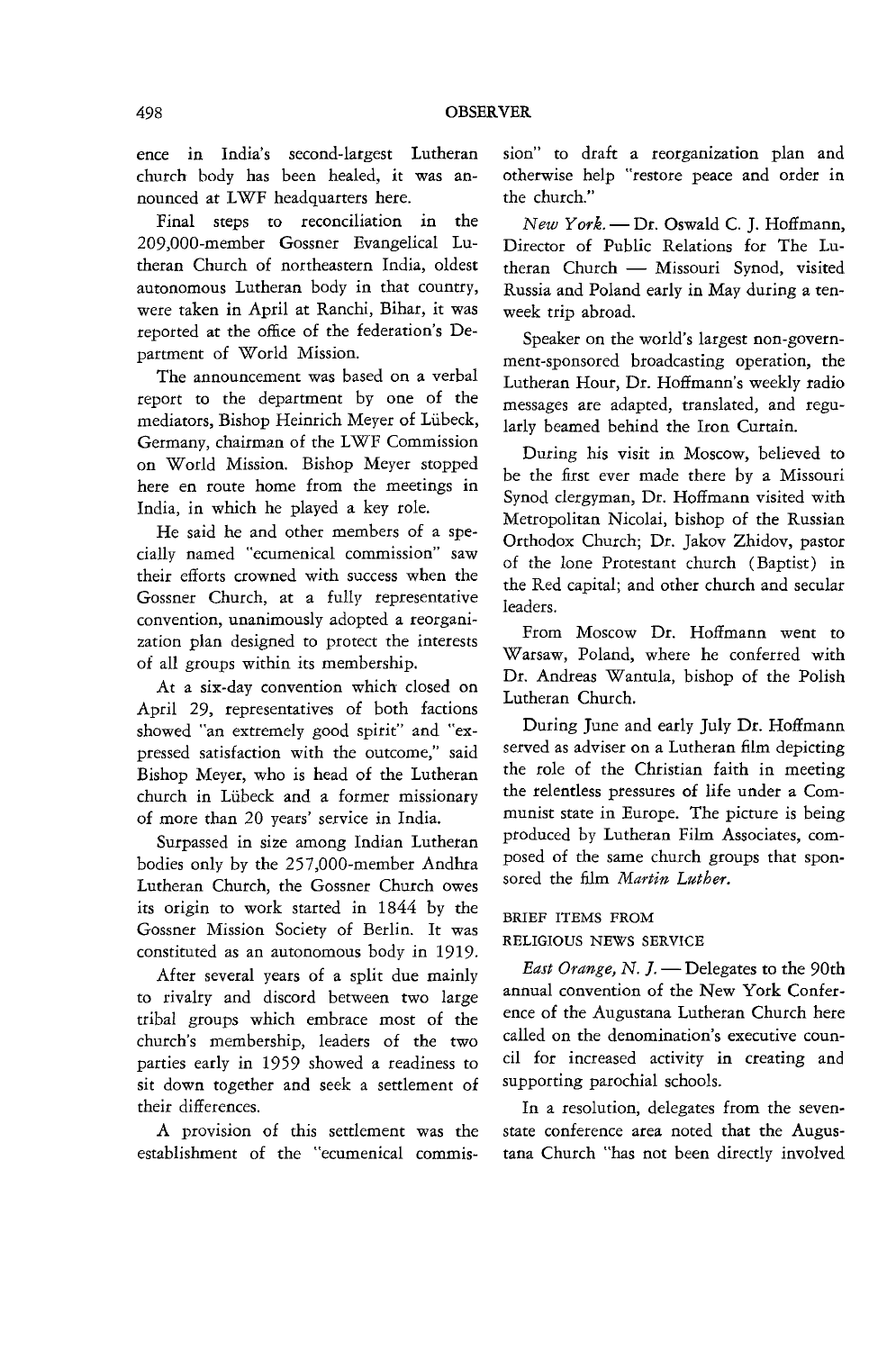in the establishment of many such schools among its member congregations."

They urged a "more favorable climate for those parochial schools now operating and for those which may be established in the future."

*Red Wing, Minn.* - Minnesota Protestant Episcopal parishes were urged to use their church school facilities for week-day parochial schools, "at least for the lower grades."

The proposal was made by Bishop Hamilton H. Kellogg, Minneapolis, at the annual convention of the Minnesota diocese here.

Bishop Kellogg, in his report, said a parochial school "provides an opportunity for a more personal relationship between the student and the teacher, by virtue of smaller classes, than normally is possible in a public school."

. 'Then, of course," he added, "there is the advantage of being able to teach the Christian religion as a regular course, which is not possible in a public school."

Parochial schools also would make it possible to use church education buildings almost every day of the week instead of only on Sundays, he pointed out.

Bishop Kellogg expressed concern about the "loss to an inactive status of so many of our members who ... have slipped away from the main stream of church life here in Minnesota and are drifting in the shadows of spiritual inactivity and lethargy."

He called for a plan of action "to bring back into the fold the inactive and lapsed members of our missions and parishes."

London. - British Roman Catholics here greeted with "very great pleasure" reports from the Vatican that the Sacred Congregation of Rites has reopened the canonization cause of 40 of the English and Welsh Catholic martyrs of the 16th and 17th centuries.

The 40 are among 197 martyrs who have been beatified and are called Blessed. Beatification is a major step toward canonization.

Among the 40 Blessed are 32 priests, one brother, four laymen, and three laywomen.

Following beatification, the certification of two miracles attributable to the intercession of the Blessed are required for sainthood. However, it is believed that for this requirement the 40 will be treated as one group, instead of individually  $-$  meaning that only two miracles will have to be certified, instead of 80.

**In** connection with the canonization cause, the Roman bishops here have designated July 10 as Martyr Sunday, when special prayers will be said for the Blessed. The Feast of the Blessed English Martyrs is observed in this country on May 4.

The martyrs died for their faith between the schism of King Henry VIII and 1681. Two of them were canonized in 1935. They were St. John Fisher, cardinal-bishop of Rochester, and St. Thomas More, chancellor of the realm.

Plans are under way for the erection of a shrine to the martyrs, also known as the Tyburn Martyrs, in Hyde Park, near the spot where once stood the Tyburn tree. The actual site of the tree, scene of many martyrdoms, is marked by a little triangle of brass set into the surface of the road by the Marble Arch.

The shrine will adjoin the rebuilt Tyburn convent, where Benedictine nuns keep perpetual watch before the Blessed Sacrament in honor of the martyrs.

*Cincinnati.* - Still a live issue in Lutheran merger negotiations is the question of membership in fraternal lodges, but an amicable solution seems to be in sight, the 40th annual convention of the Ohio Synod of the United Lutheran Church in America was told.

Judge James F. Henninger of the Common Pleas Court, Lehigh County, Pa., official ULCA representative to the convention here, said the problem of membership in secret